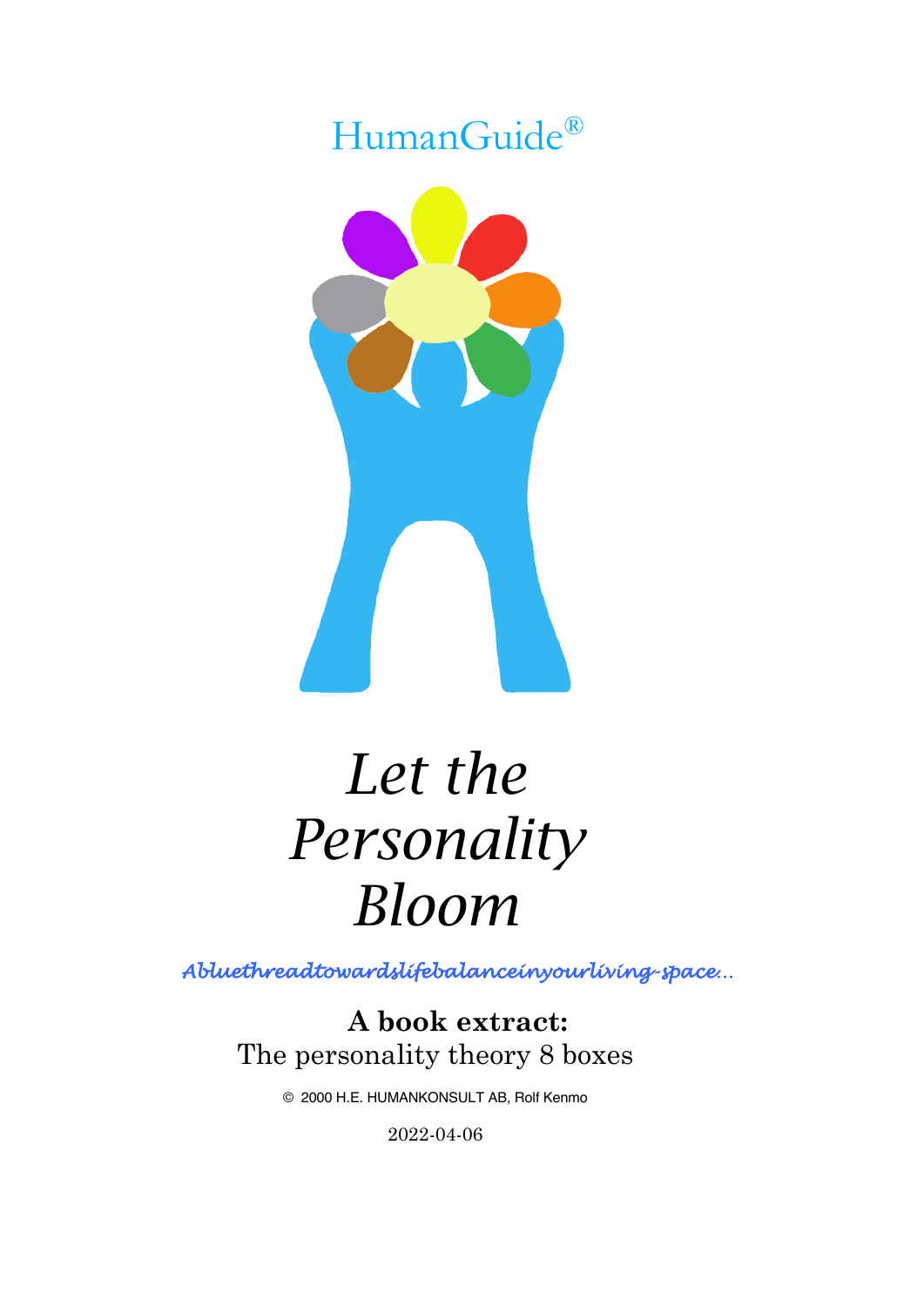## **CONTENTS**

| The Extract Fel! Bokmärket är inte definierat.           |  |
|----------------------------------------------------------|--|
|                                                          |  |
|                                                          |  |
|                                                          |  |
|                                                          |  |
|                                                          |  |
|                                                          |  |
| $Quality \dots$                                          |  |
|                                                          |  |
|                                                          |  |
|                                                          |  |
|                                                          |  |
|                                                          |  |
|                                                          |  |
| There is now a further development of Szondi's theory 16 |  |
|                                                          |  |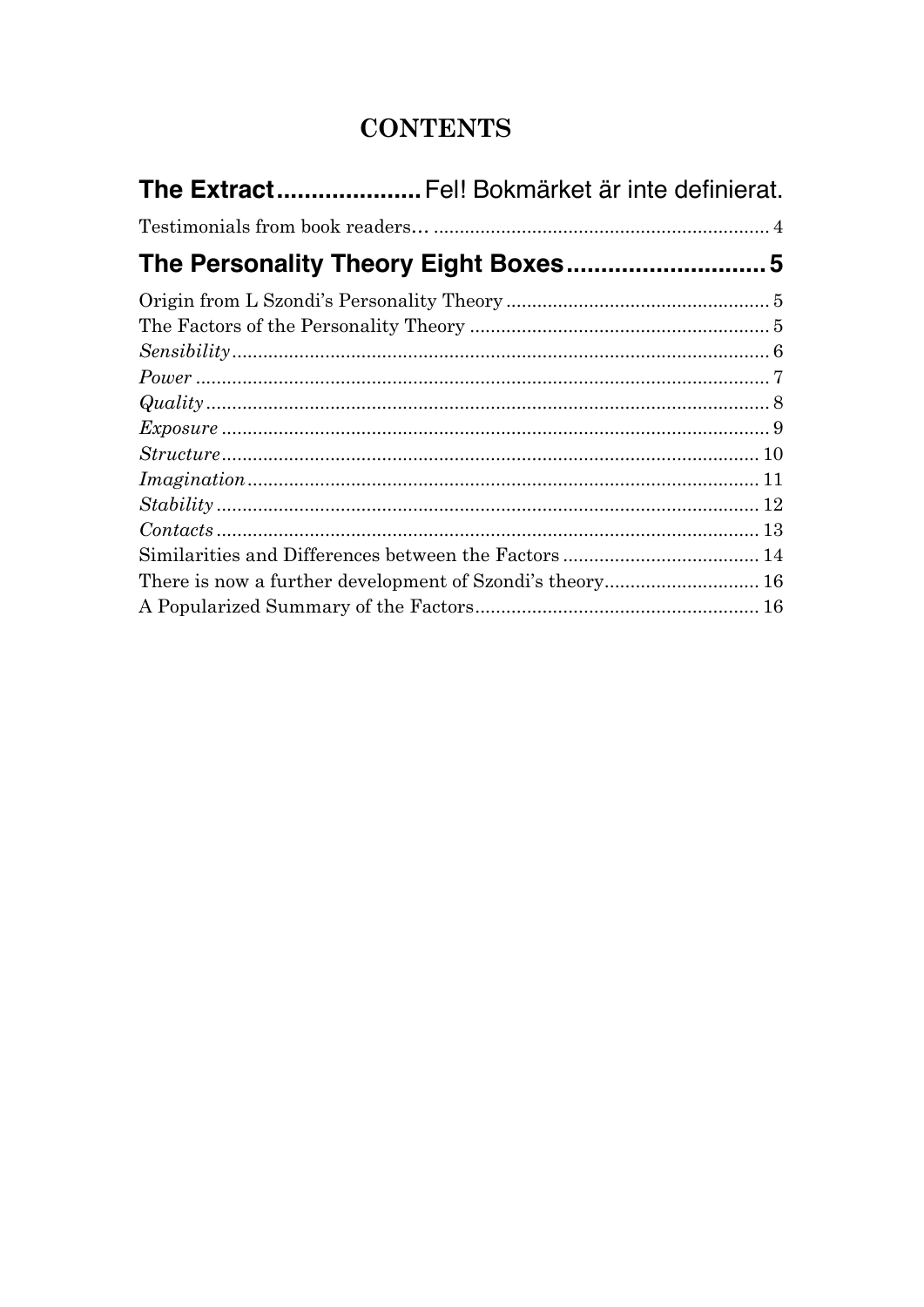## **More to learn in the book: Let the Personality Bloom**

The objective of the book is to give support for personal development. The extract consists of the following chapter

• **The Personality Theory Eight Boxes,** i.e. here you learn more details about the theory

The blue thread of the book is

- 1. Make a PersonProfile in order to see your personality more clearly
- 2. Make a StrengthStrategy, which will give guidance for a life with good quality
- 3. Figure out and decide your three Powergoals, so you know how to accomplish your vision

The purpose of the other chapters is to give general support for personal growth. The chapters are

- Personal development; prerequisites and sound principles
- Positive thinking; how to make use of one's potentialities
- How to coach yourself and others?
- The example Rolf Kenmo an example of a life story from a personality perspective, i.e. how the personality influences job choices, interests, life partner, etc
- Efficiency or life balance? i.e. here you can read about important attitudes and decisions in life
- Tips for successful development; how to secure the changes desired
- Different possibilities; inspiration to change
- Good luck and some recommended books

The objective with the chapter The Personality Theory Eight Boxes is to give a basic knowledge of yourself and other people. Everyone know that we human beings differs, but how often do you consider that in the everyday life? It is always most simple to think that everyone has the same interests as me, etc.

When you increase your self-knowledge connected to a good personality theory, then you understand yourself better, which makes it easier for you to get a good cooperation with other people.

Good luck! Rolf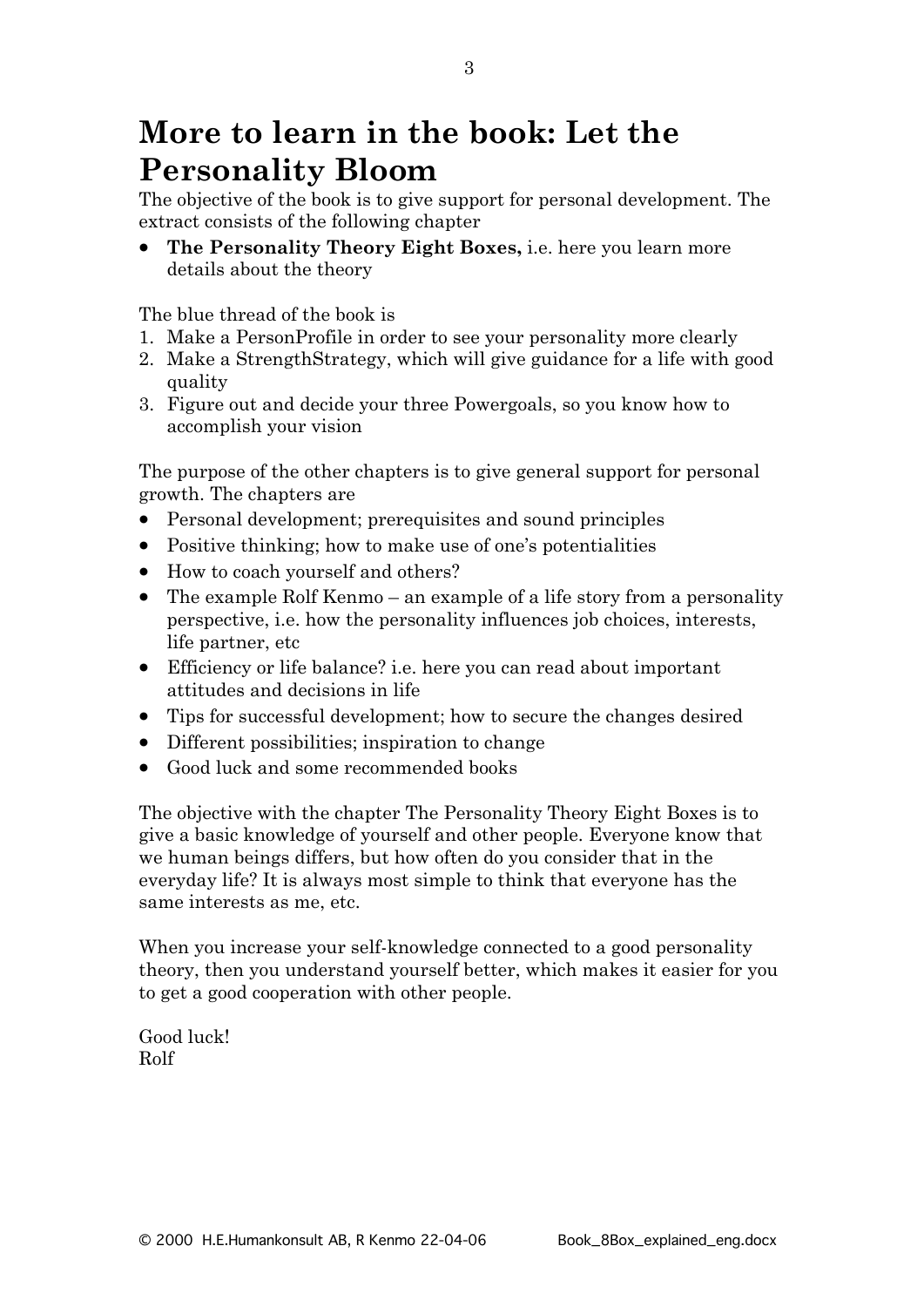#### **Testimonials from book readers…**

*"I was recommended the book and was hooked. I have learnt more than I so far have learnt in my 26 years of life!* 

*Your book touched me. It gave me new perspectives, a new tolerance level. It has been of great help for me."*

#### LS, Pharmacist

*"Unbelievable good book. I suppose the best I have read. What has impressed me a lot that you have got all so concentrated, i.e. no buzz or unnecessary information. Only "fact-knowledge" clear as a bell, which you can use immediately.*

*I have already had great use of the knowledge both in my private life and at work. Sometimes I am using the book as a "dictionary".* 

*I am 32 years old, so I feel a little that I have got a life experience and knowledge, which I do not yet have. I have learnt more about myself and other people, but as you write in the book: You have to continue with your development all the time."*

#### JB, Engineer

*"I have read the book once and then two more times. I have also lent it to friends, because it is worthwhile reading. The book has given me deeper understanding that people are different, why they are different and how they express themselves.* 

*I apply the book's messages in all my relations. Foremost it has helped me in my relation with my boss and my life partner. I notice that I have got a deeper understanding of myself and how I behave. Now I have keys and tools to act in alternative ways, which has enriched my life!"*

#### CK, Teacher

*In the book Let the Personality Bloom Rolf Kenmo categorizes our qualities in*  what he calls "Eight Boxes". With help of these eight boxes we can plot in our *personality in order to coach ourselves and other people. Our different qualities have both a front and a back side. The back side is not negative. It shows instead a development potential. The author shows also how different qualities cooperate or collide.*

*Moreover, Kenmo uses his own life as an example. Let the Personality Bloom brings also up topics as mental training, stress and positive thinking. He inspires the reader to do a StrengthStrategy and figure out three Powergoals.* 

*Kenmo is thorough in his writing and what he shares. He also uses a metaphorical language, which gives new perspectives on the theme "Know thyself".*

Ylva Florman, BTJ Bibliotekstjänst (Library service), BTJ-info 17, 2009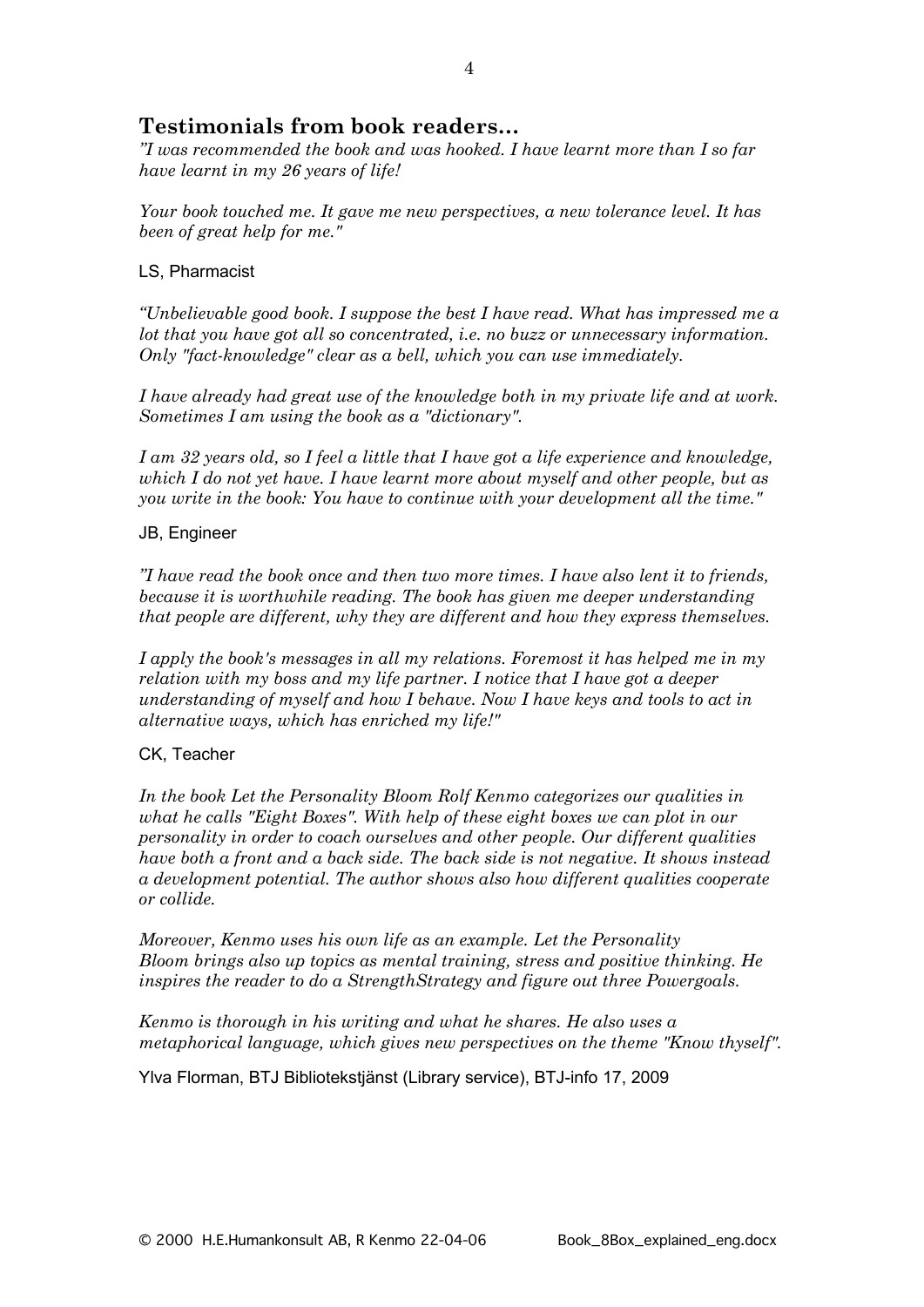## **The Personality Theory Eight Boxes Origin from L Szondi's Personality Theory**

Leopold Szondi's personality theory is of great use when it comes to describing and explaining human behaviour. However, the theory is quite complicated and it takes time to learn all the aspects. The complexity makes it useful in clinical circles, but it involves an unnecessarily high level of ambition for the layman who wants to learn the theory. This is the background to the simplified theory Eight Boxes.

The purpose is to facilitate for laymen to learn a personality theory in order to increase their understanding of their own personality as well as that of others.

#### **The Factors of the Personality Theory**

The factors are presented in the form of a number of typical characteristics, each of which has a front and a back. The front applies when a characteristic is used in a good way. The back applies when the use can be developed.

For each factor there is a symbol, which is meant to make it easier to remember what the factor refers to. There is also a symbolic colour in order to give further support for the memory.

The factors' strong sides are then discussed. Typical problems are treated in the next chapter "How to Coach Self and Others". You will also find tips on how to handle the problems. In most cases the factors are treated as plurals, since they refer to "people who have the need in question".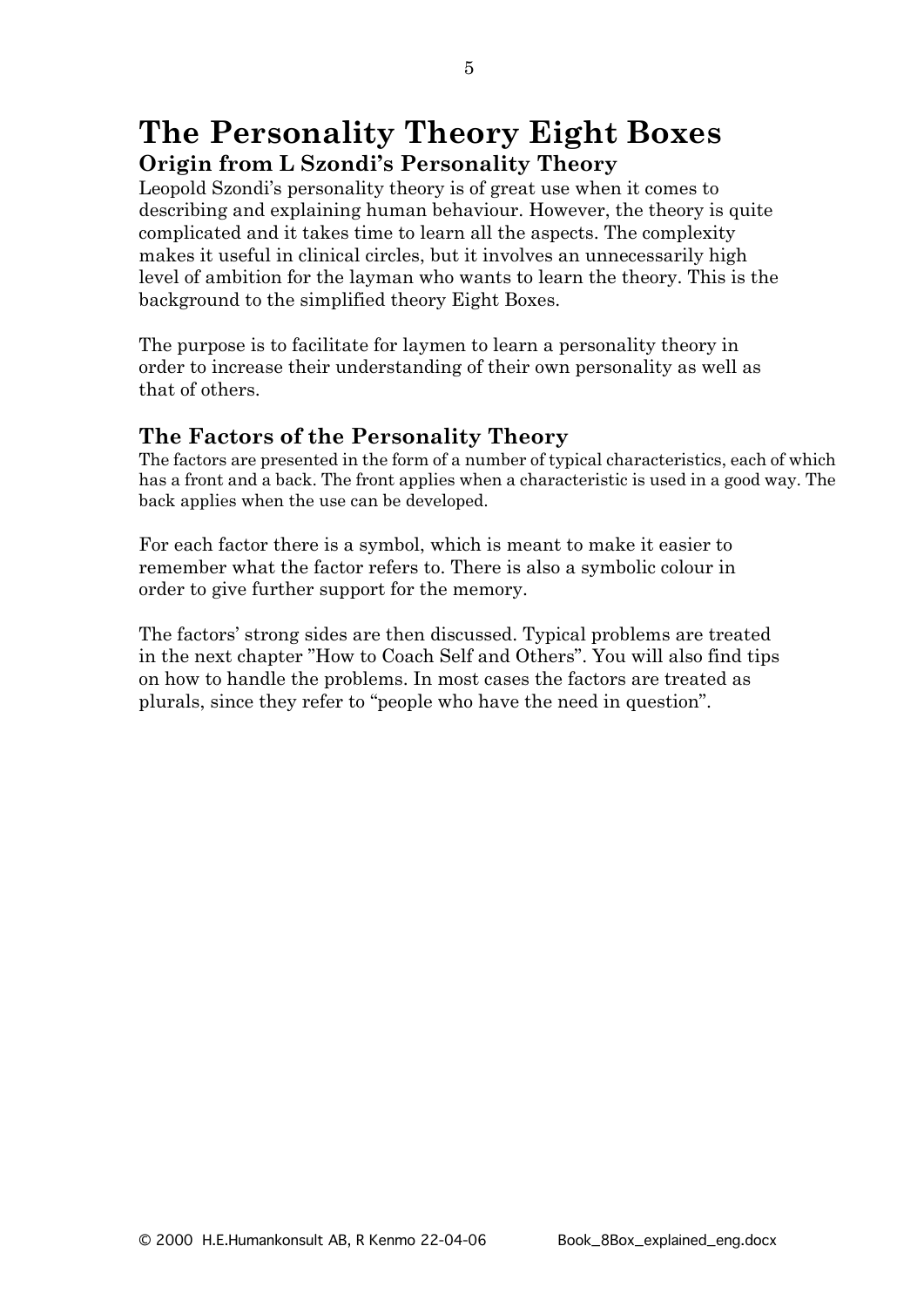#### *Sensibility*

Typical of the factor is

| Front         | Back           |  |
|---------------|----------------|--|
| complaisant   | self-effacing  |  |
| considerate   | lax            |  |
| understanding | gullible       |  |
| diplomatic    | sleek          |  |
| obliging      | ingratiating   |  |
| careful       | wimpish        |  |
| perceptive    | hypersensitive |  |
| helpful       | fawning        |  |



The symbol above has been chosen to make it easier to remember what is typical of the factor. THE HAND WITH THE HEART has been chosen as a symbol for care and service.

The colour ORANGE, which should be used to colour *sensibility* in all material for the concepts, symbolizes

warmth. There are many different schools concerning what effect colours have. It is therefore impossible to say what is right and wrong in terms of symbolism.

Concerning the front it is important that people with *sensibility* use their considerateness and warmth to establish a relation, the diplomacy so as to avoid unnecessary conflicts, the perceptiveness to catch weak signals, etc. People with *sensibility* enjoy a soft and warm atmosphere.

**Note!** There are no people who have only *sensibility*, but I have chosen to generalize in this way in order to make the text easier to read.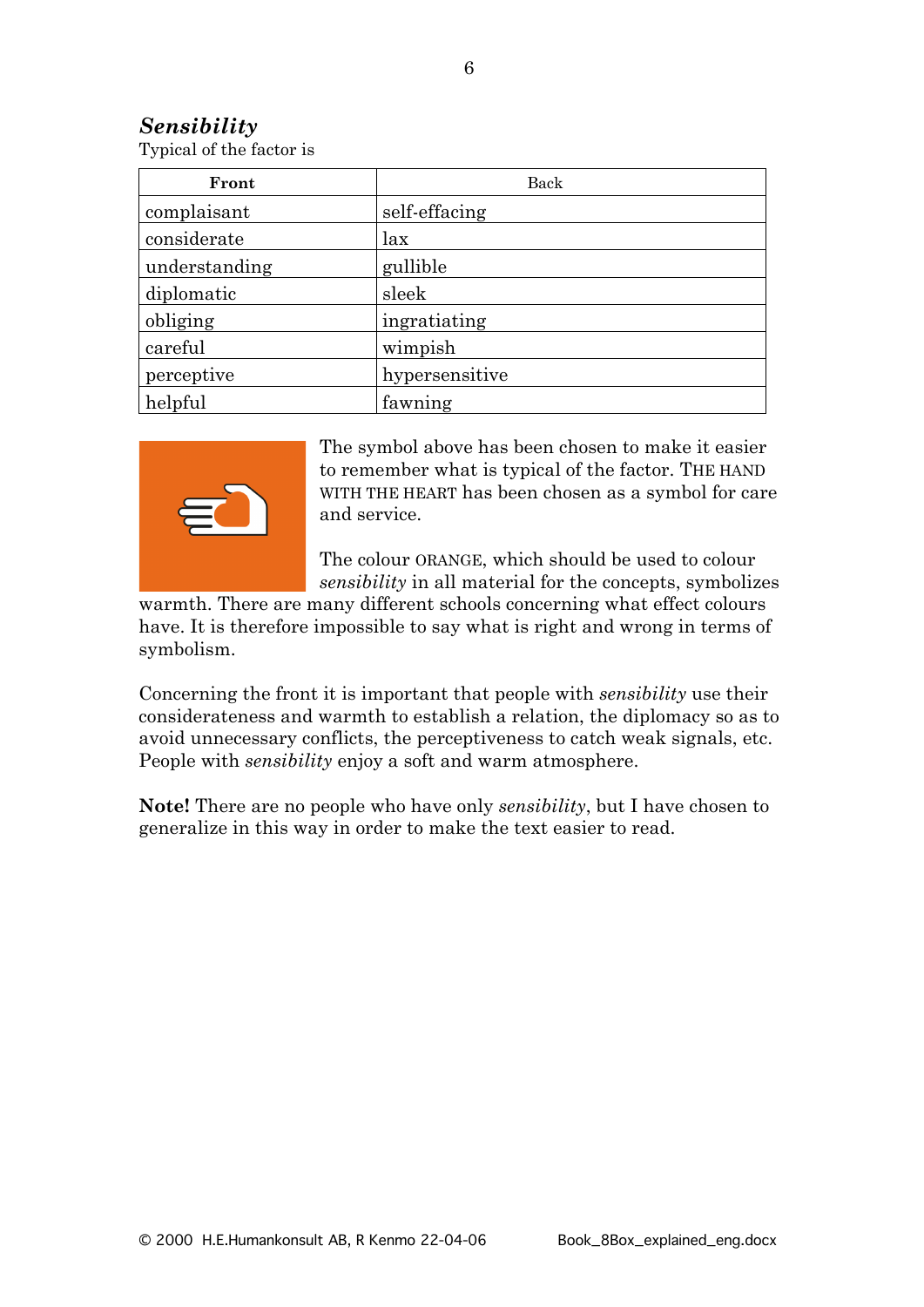| Typical of the factor is |               |  |  |
|--------------------------|---------------|--|--|
| Front                    | Back          |  |  |
| energetic                | impatient     |  |  |
| competitive              | inconsiderate |  |  |
| straightforward          | plump         |  |  |
| speedy                   | sloppy        |  |  |
| driving                  | dominant      |  |  |
| eager                    | rash          |  |  |
| quick                    | hasty         |  |  |





strong hard

THE HAMMER has been chosen for a symbol, since it is associated with hardness and kinetic energy. The colour GREY, which is used in all material for *power*, is associated with "cold" steel.

It is important that *power* use their front in a constructive way. If not, it may cause a great deal of

animosity. People may be frightened and dare not speak up. One must remember that *power* need straightforward information in order to take in any objections. This is provided that *power* doesn't have too much *exposure,* which can make such persons prestigious (possible risk).

Among *power's* fronts is the fact that there will be no endless discussions and you will quickly get to the point. Their motto is often: "Better to take any decision than to take no decision at all." Another advantage with *power* is the very distinct messages – sometimes they are even more distinct than *power* is aware of. People with *power* like to be physically active and keep a fast pace, which means that they get things done quickly.

*Power* is the opposite of *sensibility*, but there are people who have both factors as dominant.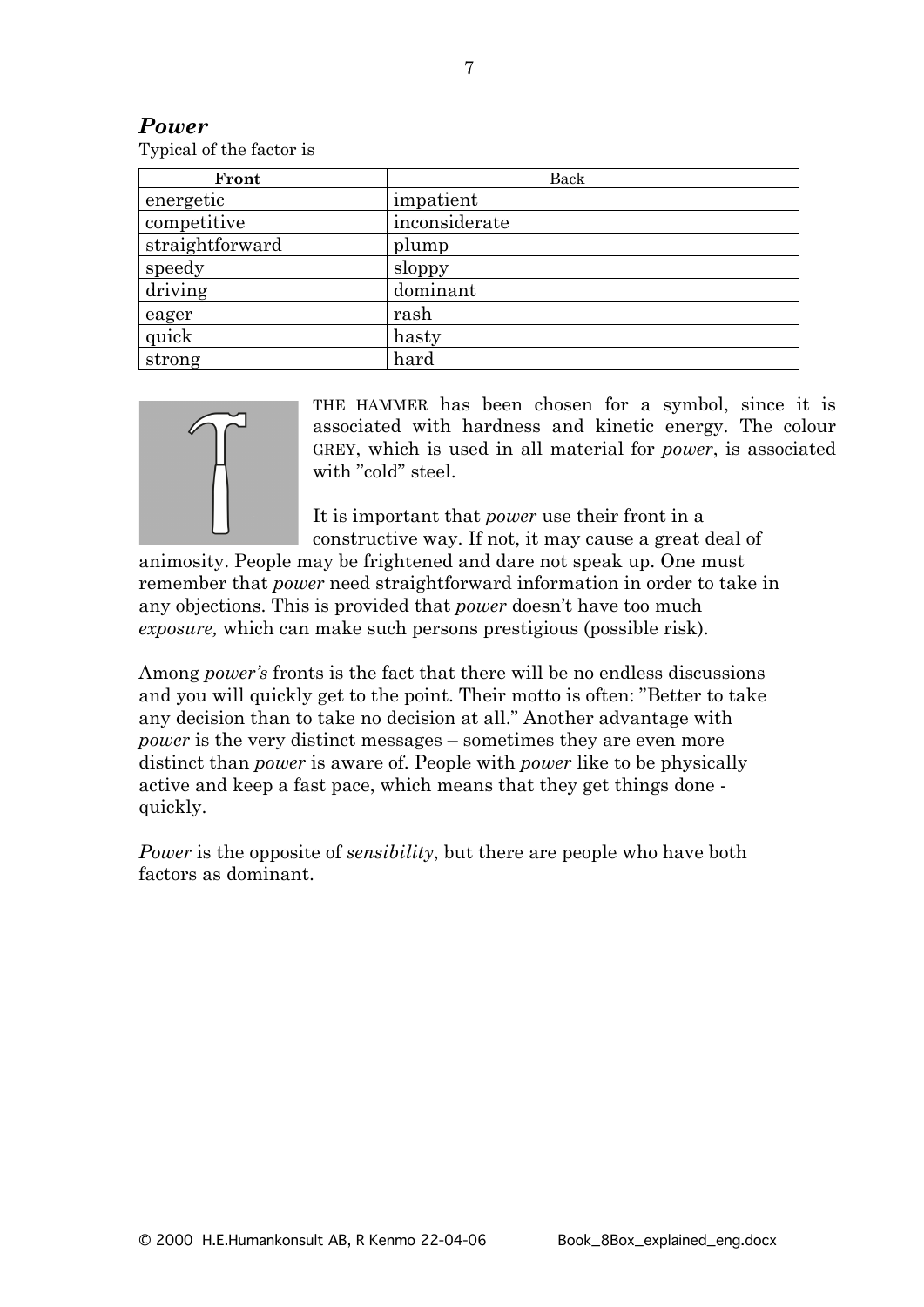#### *Quality*

Typical of the factor is

| Front             | Back             |  |
|-------------------|------------------|--|
| reliable          | self-denying     |  |
| quality-conscious | overelaborate    |  |
| conscientious     | judging          |  |
| enduring          | stubborn         |  |
| detailed          | lengthy          |  |
| thorough          | long-winded      |  |
| unselfish         | self-sacrificing |  |
| dutiful           | goody-goody      |  |



THE THREE COLUMNS have been chosen as a symbol, since they are associated with endurance and strong support. The colour GREEN, which is to be used in all material for *quality*, gives associations to the green nature. Those people who have the factor *quality* like being outdoors in nature.

It is important for *quality* to use their reliability to

build confidence in relationships, their high level of ambition to do tasks where this is relevant, their willingness to help in their contacts with other people.

Another important aspect is that *quality* has a lot of mental energy. This provides stamina, an interest in physical exercise and all activities that are exciting.

People with *quality* like the natural elements fire, earth, water and air.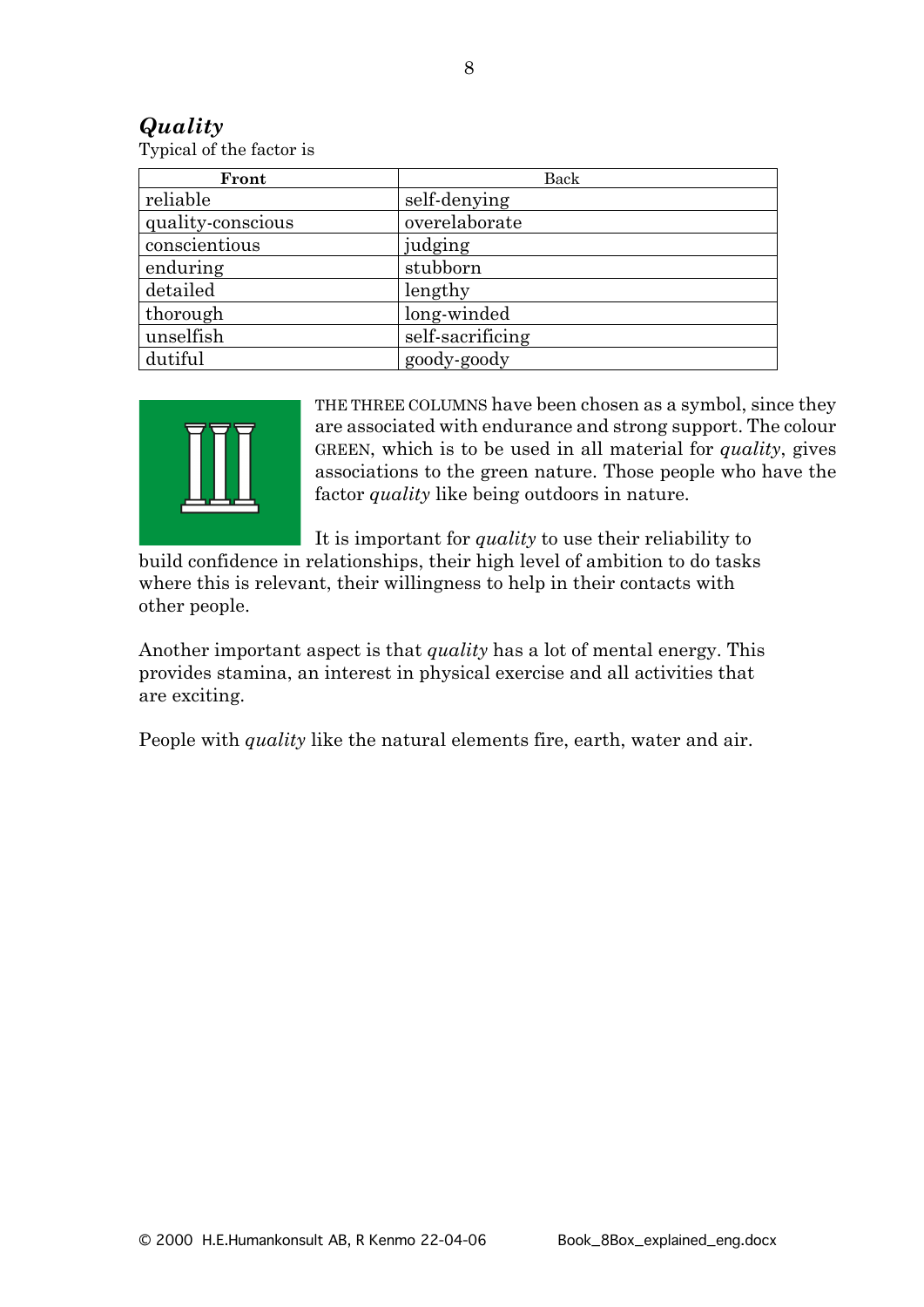#### *Exposure*

Typical of the factor is

| Front       | Back         |  |
|-------------|--------------|--|
| charismatic | dominant     |  |
| neat        | ostentatious |  |
| charming    | chameleonic  |  |
| proud       | arrogant     |  |
| distinct    | drastic      |  |
| colourful   | exaggerated  |  |
| witty       | bombastic    |  |
| spontaneous | uncontrolled |  |



THE MEGAPHONE has been chosen for a symbol, since it is associated with people, who want to make them heard. The colour VIOLET, which is used for *exposure* in all material, symbolizes something that "stands out" and is clearly visible.

When it comes to the front, it is important that *exposure* use their distinctness and their colourful

style for efficient communication, their spontaneity and wit to give inspiration, etc.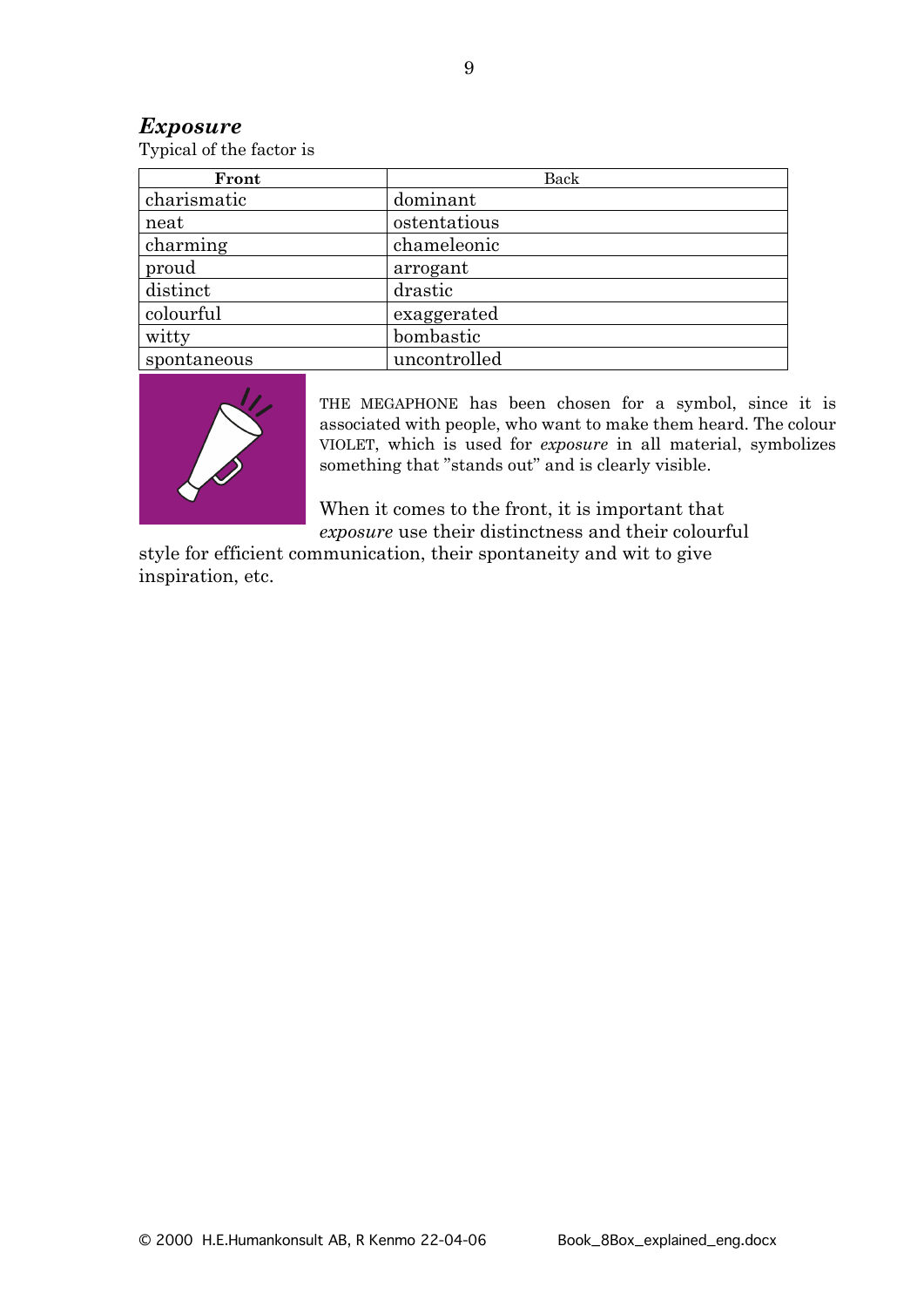#### *Structure*

Typical of the factor is

| Front       | Back              |  |
|-------------|-------------------|--|
| orderly     | overly structured |  |
| logical     | overly rational   |  |
| methodical  | square            |  |
| neutral     | cold              |  |
| distinct    | pedantic          |  |
| correct     | rigid             |  |
| realistic   | sceptical         |  |
| disciplined | inhibited         |  |



THE CHESS BOARD has been chosen for a symbol, since it is associated with systematic and order. The colour BLUE, which is used for *structure* in all material, refers to the clear blue sky and to harmony and tranquillity. Moreover, this colour has a strong border quality, when painting with watercolour. The blue colour symbolises also emotional control. It is often

associated with cold qualities, without any passion, with mental work and science. (Wie Farben Wirken, page 29 - Eva Heller, 2008, RoroRo Verlag)

Concerning the front it is important that *structure* use their orderliness to avoid mess, their methods to make things rational, their objectivity and realism to keep both feet on the ground and get things done, their distinctness to avoid redundant talk, etc.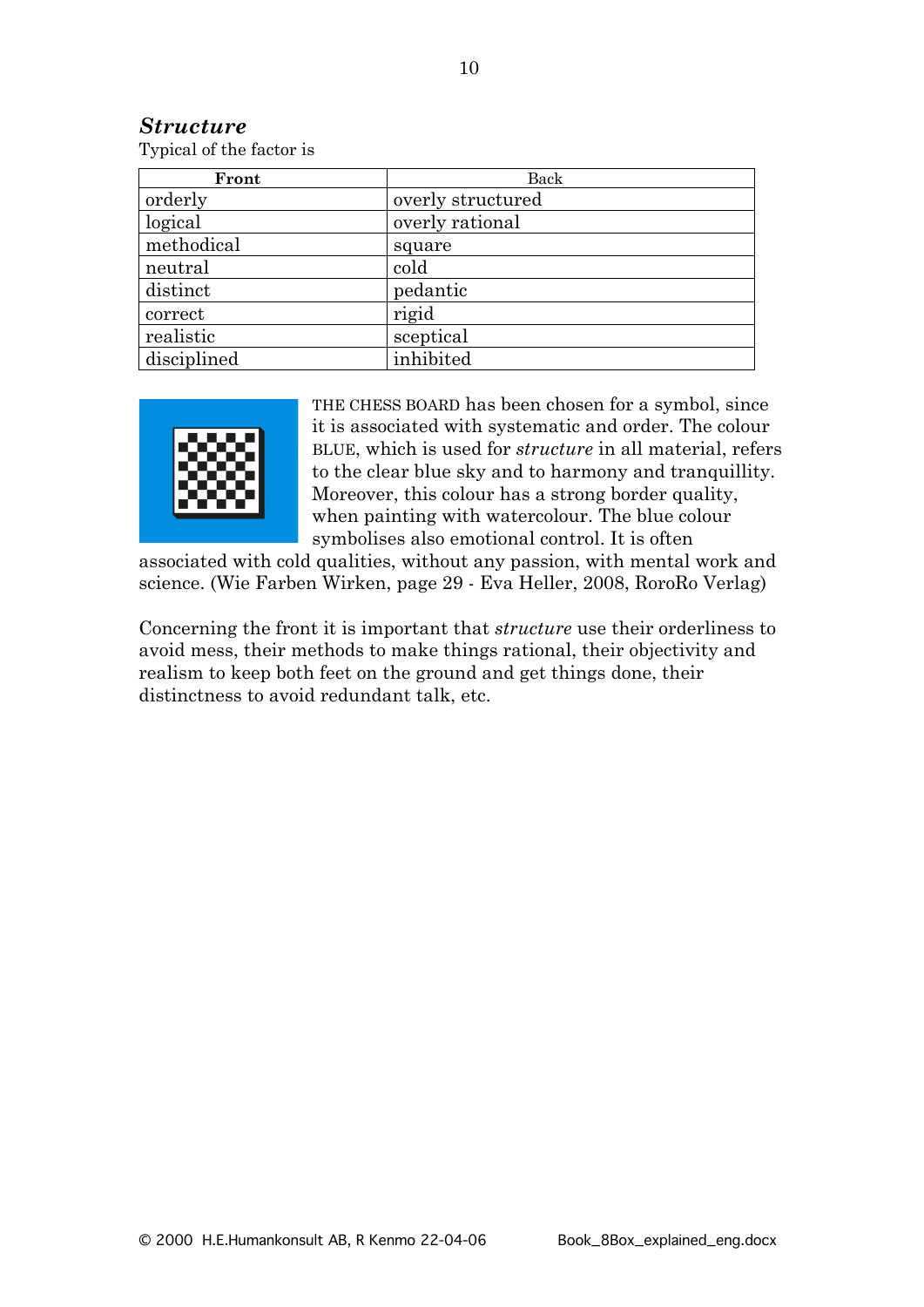#### *Imagination*

Typical of the factor is

| Front           | Back             |  |
|-----------------|------------------|--|
| novelty-seeking | sensation-hungry |  |
| inquiring       | tiring           |  |
| artistic        | bizarre          |  |
| imaginative     | scatter-brained  |  |
| flexible        | unreliable       |  |
| visionary       | unrealistic      |  |
| inventive       | odd              |  |
| ingenious       | difficult        |  |



THE TELESCOPE is chosen as a symbol to as an opportunity to see into the future. The colour YELLOW, which is used for *imagination* in all material, symbolizes the stars in the distance. Moreover, it is a colour with no limits, like the sunlight, it symbolises expansion, "Erleuchtung". In Asia yellow is associated with wisdom, high culture. (Wie Farben Wirken, page 130 - Eva Heller, 2008, RoroRo Verlag)

Concerning the front it is important that

*imagination* is allowed to share their wealth of ideas, to see new paths to the goal, to make new combinations, to expand their own and other people's knowledge, to give inspiration for new visions, etc.

People with *imagination* is careful to guard their freedom.

However, they have to be aware that their way of expressing their thoughts is easy to misunderstand. Therefore, it is important for them to check their communication.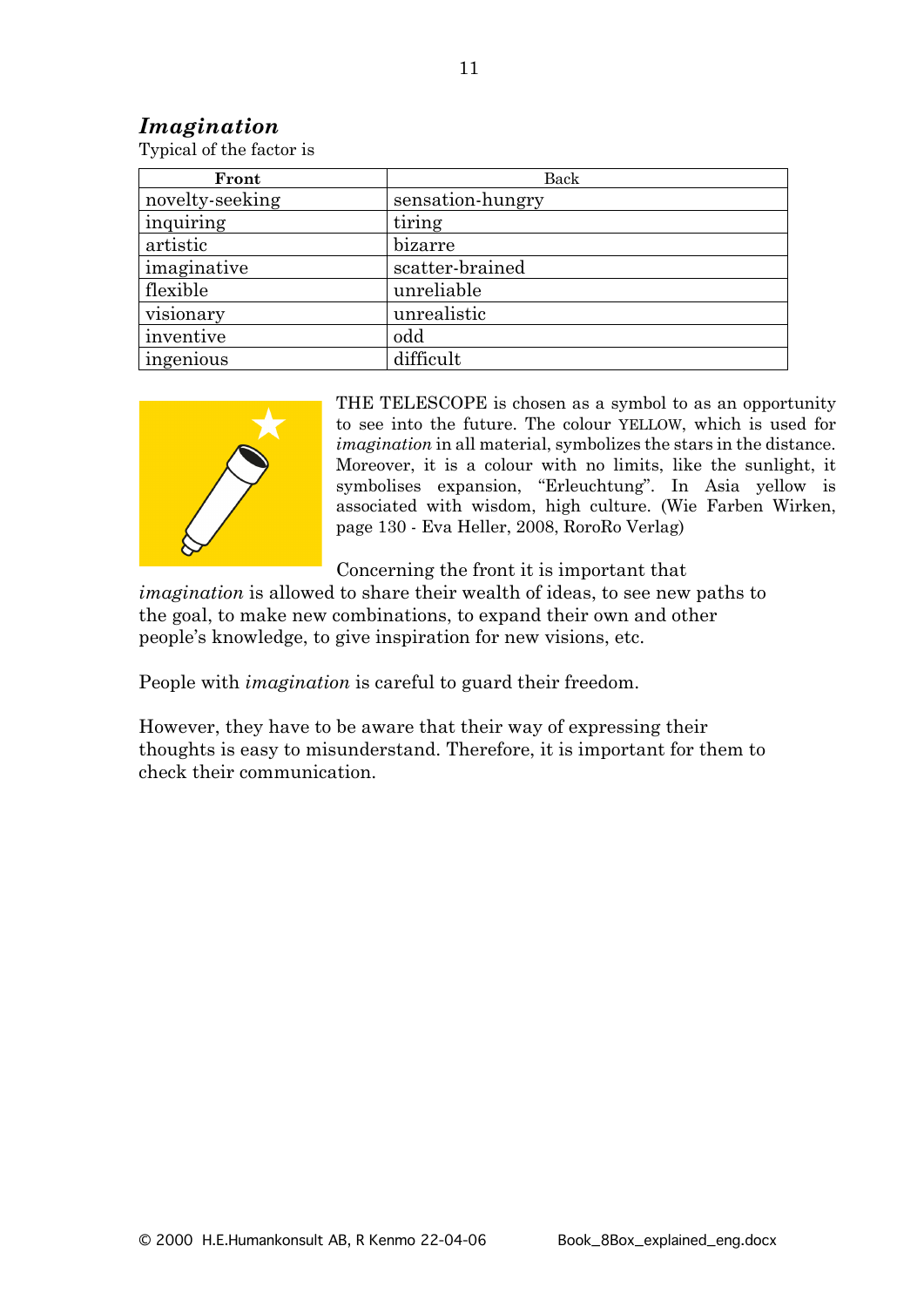#### *Stability*

Typical of the factor is

| Front           | Back                |  |  |
|-----------------|---------------------|--|--|
| conservative    | unwilling to change |  |  |
| tradition-bound | old-fashioned       |  |  |
| thrifty         | disobliging         |  |  |
| stable          | tardy               |  |  |
| economical      | egoistic            |  |  |
| cautious        | vacillating         |  |  |
| firm            | slow                |  |  |
| serious-minded  | boring              |  |  |



THE TREASURE CHEST should symbolize the collection of assets and that they are in safe custody. The colour BROWN, which is used for *stability* in all material, refers to the colour of a good old purse.

Concerning the front it is important that *stability* is given the opportunity to economize, to do business,

to preserve the old, to make sure that things aren't going too fast, etc.

People with *stability* like the concrete and avoid the abstract – "a bird in the hand is worth two in the bush".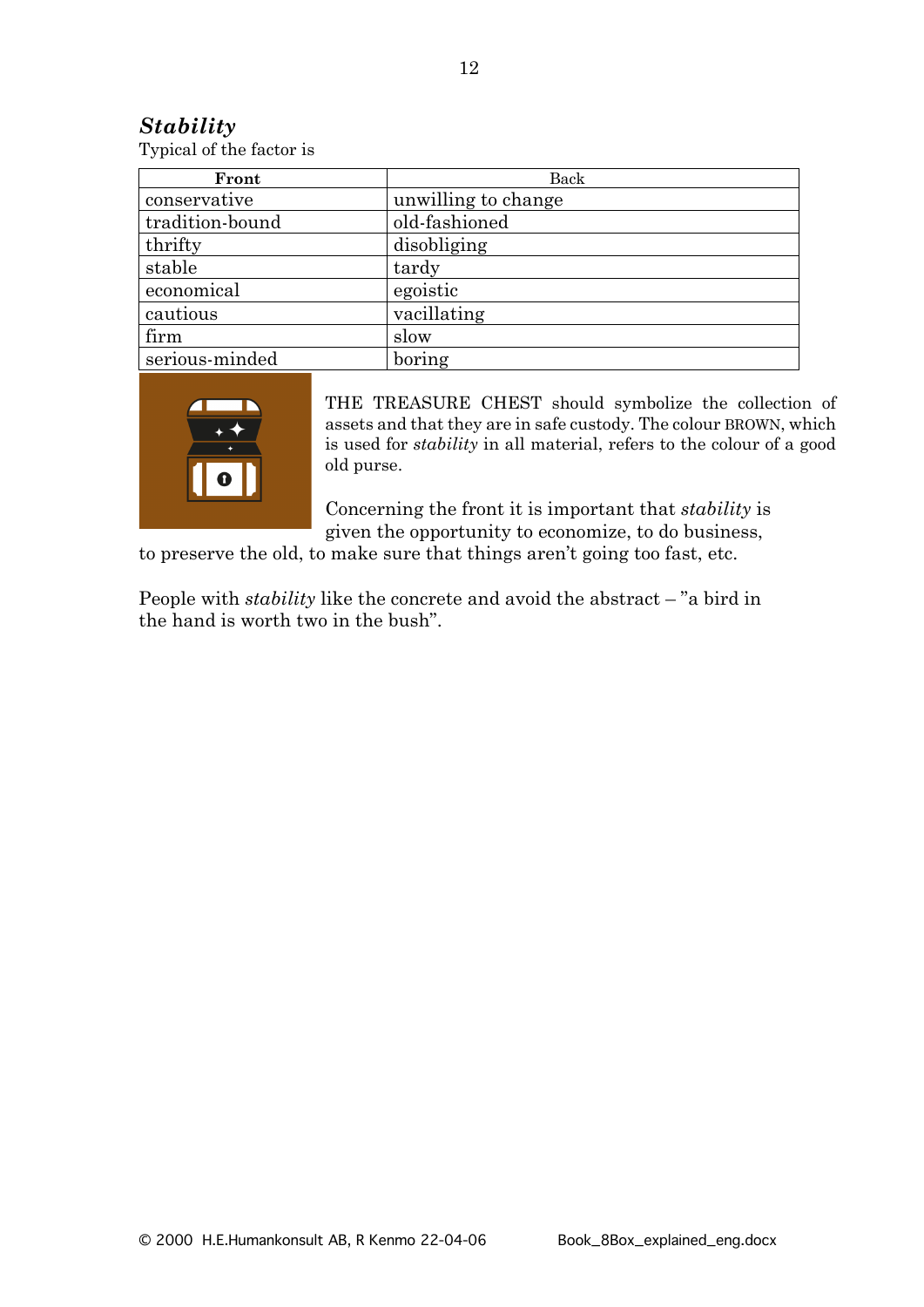#### *Contacts*

Typical of the factor is

| Front        | Back          |
|--------------|---------------|
| cheerful     | insincere     |
| open-hearted | gossipy       |
| food-loving  | glutton       |
| facetious    | silly         |
| easy-going   | irresponsible |
| outgoing     | gregarious    |
| sociable     | garrulous     |
| playful      | volatile      |



FOUR SMILEYS are chosen as a symbol of being in the company of others and having a light-hearted mood. The colour RED, which is used for *contacts* in all material, refers to the intensity of a discussion.

Concerning the front it is important that *contacts* can contribute with contacts and information, create an easy-going atmosphere, contribute with a sense of

humour, entertainment, etc.

People with c*ontacts* enjoy anything that has to do with food and drink.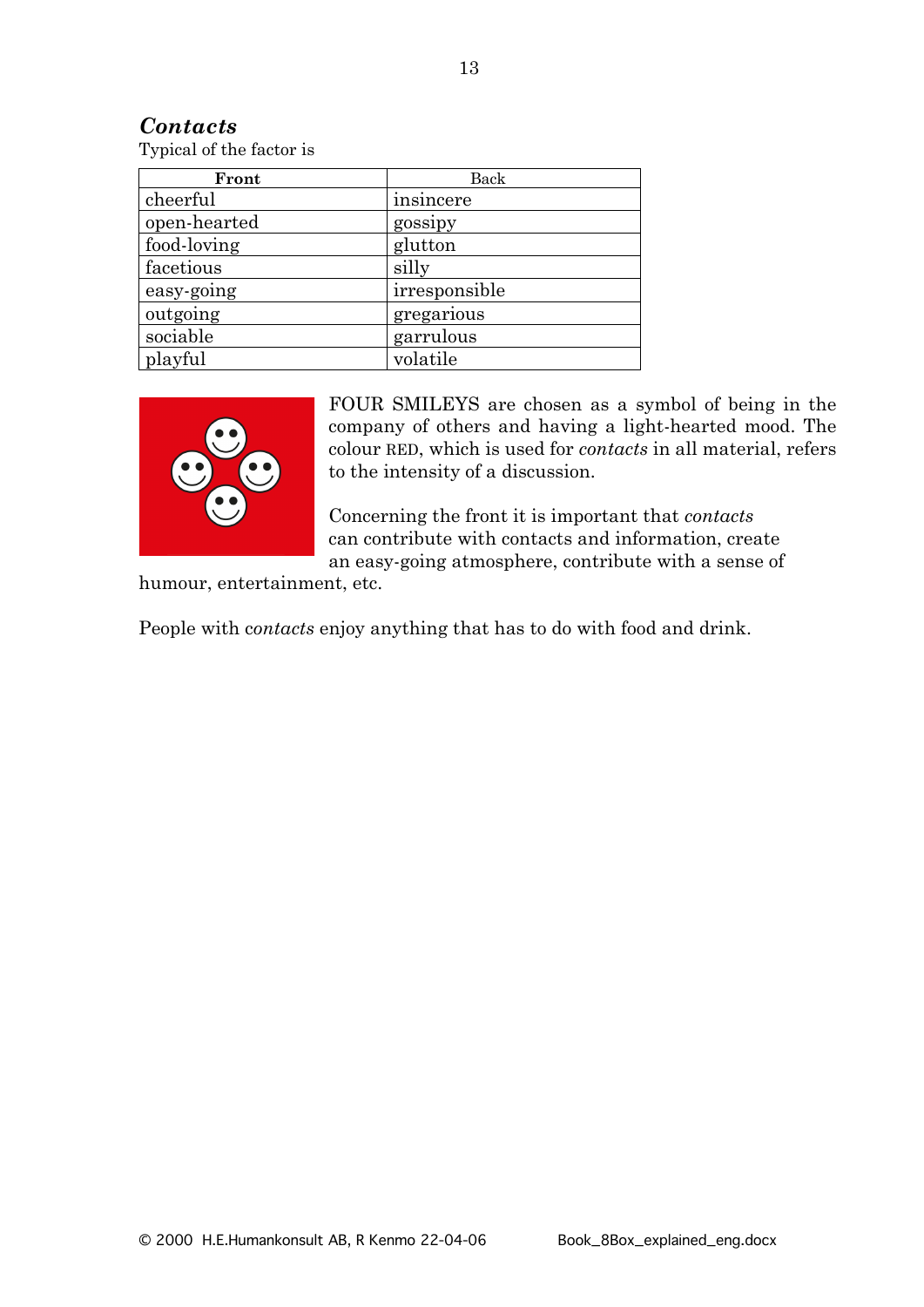Initially, it may be difficult to keep track of all the factors, and this is why I would like to point to similarities and differences between them. To begin with, you may group the factors in various vectors according to the basic Szondi theory. The vector concept are somewhat simplified.

| Relation<br>vector | Norm<br>vector | Ego<br>vector | Contact<br>vector |
|--------------------|----------------|---------------|-------------------|
|                    |                |               |                   |
| Power              | Exposure       | Imagination   | Contacts          |
| Sensibility        | Quality        | Structure     | Stability         |
|                    |                |               |                   |

**The relation vector** deals with how you handle love. *Power* wants to be attractive in an active way, for example through powerful initiative, whereas those with *sensibility* want to be close to their loved ones.

**The norm vector** is expressed in the way feelings are dealt with. *Quality* usually holds back their feelings, whereas *exposure* will show them spontaneously. When *quality* does show emotions it may be in the form of an outburst, which may surprise others. "How can anyone get so angry for so little?"

**The ego vector** concerns expanding and consolidating the ego, i.e. receiving new thoughts, ideas, etc. through *imagination* and organizing the new additions through *structure*.

**The contact vector** relates to contacts with external objects. *Stability* value their objects and want to make sure that their own platform is stable, which means that they appreciate traditions. *Contacts* focus on being in touch with others (being one of the boys/girls) or having contact with food and drink, things that have to do with the mouth.

NOTE! All the factors in the upper row are *driving* and they in the bottom row are *reflecting*. This means that if someone has most driving factors, then it will happen a lot. At the same time that person need to avoid, so there will not be too much in the pipeline. If you have most dominating among the factors in the bottom row, then you like to think before you act,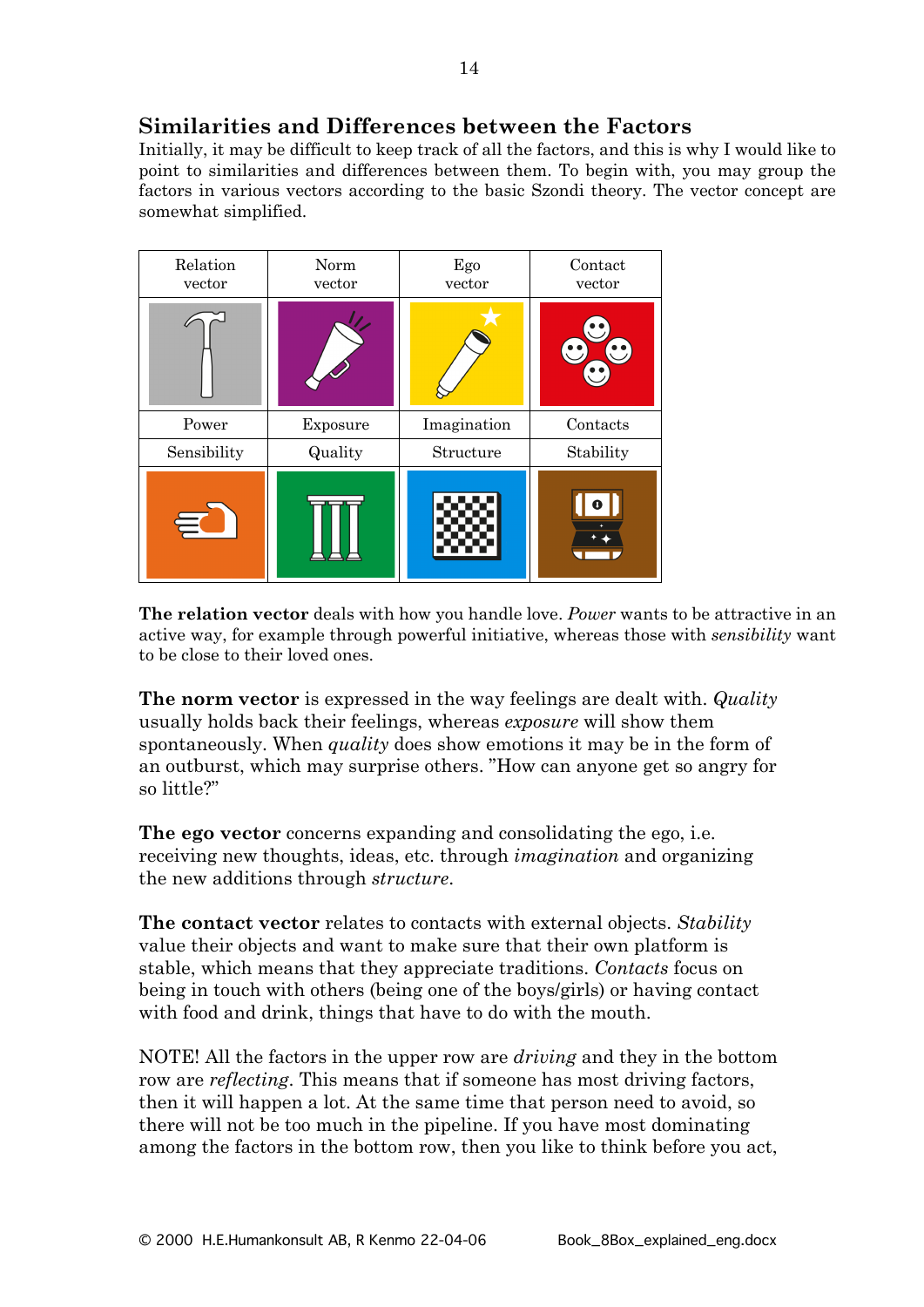but then you should not think too much on everything, because then there will not be so much done…

*Sensibility*, *quality*, *exposure* and *contacts* all have a social aspect. The differences are

- *sensibility* want to be close to others and have a warm atmosphere
- *quality* want to take responsibility for others and lend a helping hand
- *exposure* want to be seen and acknowledged by others
- *contacts* want to be in touch with others and have an easy-going atmosphere

*Sensibility, power, quality, exposure, structure, imagination, stability* and *contacts* all focus on achievement. The differences are

- *sensibility* want close relations to their friends and acquaintances
- *power* want to win and have a fast pace
- *quality* want things to be correct or at least of high quality
- *exposure* want others to pay attention to their achievements
- *structure* want the result to fulfil the plan or the specification
- *imagination* want to implement their ideas or achieve the desired development
- *stability* want to preserve and develop their assets and secure their platform
- *contacts* want to nourish and develop their contacts

*Power* and *quality* are similar in that they achieve a lot. However, *power* is distinguished by their speed and *quality* by their assiduity. Hence, anyone with a lot of both factors has great capacity.

*Power* and *contacts* may be confused since they make their marks, but *power* get things done, whereas *contacts* mostly talk.

*Exposure* and *contacts* can be confused since they stand out in a crowd, but *exposure* is more drastic in their remarks and *contacts* are more active in the discussion.

*Quality* can be mistaken for *structure* and vice versa since they are careful with how things are being done, but *quality* is concerned with making them well/correctly and *structure* with making them methodically.

Both *structure* and *stability* may be seen to work methodically, but *structure* consciously strives to be methodical, whereas *stability* is true to their habit.